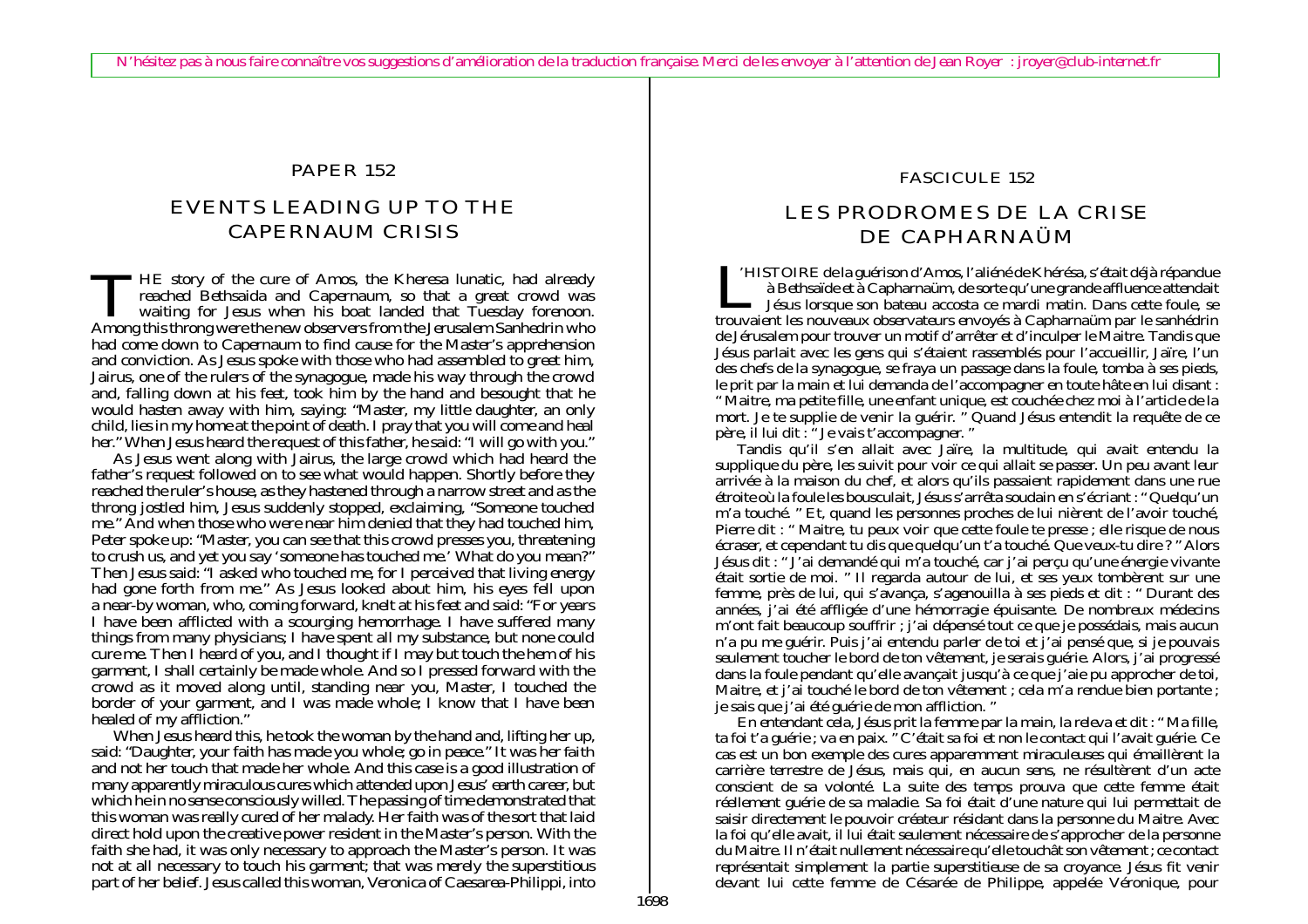## Before THE CAPERNAUM

his presence to correct two errors which might have lingered in her mind, or which might have persisted in the minds of those who witnessed this healing: He did not want Veronica to go away thinking that her fear in attempting to steal her cure had been honored, or that her superstition in associating the touch of his garment with her healing had been effective. He desired all to know that it was her pure and living *faith* that had wrought the cure.

#### 1. AT JAIRUS'S HOUSE

Jairus was, of course, terribly impatient of this delay in reaching his home; so they now hastened on at quickened pace. Even before they entered the ruler's yard, one of his servants came out, saying: "Trouble not the Master; your daughter is dead." But Jesus seemed not to heed the servant's words, for, taking with him Peter, James, and John, he turned and said to the grief-stricken father: "Fear not; only believe." When he entered the house, he found the flute-players already there with the mourners, who were making an unseemly tumult; already were the relatives engaged in weeping and wailing. And when he had put all the mourners out of the room, he went in with the father and mother and his three apostles. He had told the mourners that the damsel was not dead, but they laughed him to scorn. Jesus now turned to the mother, saying: "Your daughter is not dead; she is only asleep." And when the house had quieted down, Jesus, going up to where the child lay, took her by the hand and said, "Daughter, I say to you, awake and arise!" And when the girl heard these words, she immediately rose up and walked across the room. And presently, after she had recovered from her daze, Jesus directed that they should give her something to eat, for she had been a long time without food.

Since there was much agitation in Capernaum against Jesus, he called the family together and explained that the maiden had been in a state of coma following a long fever, and that he had merely aroused her, that he had not raised her from the dead. He likewise explained all this to his apostles, but it was futile; they all believed he had raised the little girl from the dead. What Jesus said in explanation of many of these apparent miracles had little effect on his followers. They were miracle-minded and lost no opportunity to ascribe another wonder to Jesus. Jesus and the apostles returned to Bethsaida after he had specifically charged all of them that they should tell no man.

When he came out of Jairus's house, two blind men led by a dumb boy followed him and cried out for healing. About this time Jesus' reputation as a healer was at its very height. Everywhere he went the sick and the afflicted were waiting for him. The Master now looked much worn, and all of his friends were becoming concerned lest he continue his work of teaching and healing to the point of actual collapse.

Jesus' apostles, let alone the common people, could not understand the nature and attributes of this God-man. Neither has any subsequent generation been able to evaluate what took place on earth in the person of Jesus of Nazareth. And there can never occur an opportunity for either science or religion to check up on these remarkable events for the simple reason that such an extraordinary situation can never again occur, either on this world or on any other world in Nebadon. Never again, on any world in this entire universe, will a being appear in the likeness of mortal flesh, at the same time embodying all

#### 1. DANS LA MAISON DE JAÏRE

Bien entendu, ce retard avait terriblement impatienté Jaïre, de sorte que le groupe se remit en marche à une allure accélérée. Avant même qu'ils ne fussent entrés dans la cour de la maison de ce chef, l'un de ses serviteurs sortit en disant : " Ne dérange pas le Maitre ; ta fille est morte. " Mais Jésus ne parut pas prêter attention aux paroles du serviteur ; emmenant Pierre, Jacques et Jean, il se tourna vers le père désolé et lui dit : " N'aie aucune crainte, crois seulement. " En entrant dans la maison, il vit que les joueurs de flute étaient déjà là avec les pleureurs et faisaient un tapage indécent ; déjà la famille s'était mise à pleurer et à se lamenter. Quand il eut fait sortir de la pièce tous les pleureurs, il y entra avec le père, la mère et ses trois apôtres. Il avait dit aux pleureurs que la jeune fille n'était pas morte, mais ils s'étaient moqués de lui. Jésus s'adressa alors à la mère en lui disant : " Ta fille n'est pas morte ; elle dort seulement. " Quand l'agitation dans la maison fut calmée, Jésus s'approcha de l'enfant étendue, la prit par la main et lui dit : " Ma fille, je te le dis, réveilletoi et lève-toi. " Et, lorsque la jeune fille entendit ces paroles, elle se leva immédiatement et traversa la chambre. Puis, après qu'elle se fut remise de son étourdissement, Jésus ordonna qu'on lui donne à manger, car elle était restée longtemps sans prendre de nourriture.

Il y avait beaucoup d'agitation à Capharnaüm contre Jésus. Il réunit donc la famille et expliqua que la fillette était tombée dans le coma à la suite d'une longue fièvre, qu'il s'était borné à la réveiller et qu'il ne l'avait pas ressuscitée d'entre les morts. Il expliqua la même chose à ses apôtres, mais ce fut en vain. Ils crurent tous qu'il avait ressuscité la fillette d'entre les morts. Tout ce que Jésus pouvait dire dans ces cas de miracles apparents avait peu d'effet sur ses disciples. Ils espéraient des miracles et ne manquaient aucune occasion d'attribuer un nouveau prodige à l'action de Jésus. Le Maitre et les apôtres retournèrent à Bethsaïde après que Jésus leur eut spécifiquement recommandé de ne raconter cet épisode à personne.

Lorsqu'il sortit de la maison de Jaïre, deux aveugles, conduits par un garçon muet, le suivirent en réclamant à grands cris d'être guéris. À ce moment, la renommée de Jésus en tant que guérisseur était à son apogée. Partout où il allait, les malades et les affligés l'attendaient. Le Maitre paraissait maintenant très fatigué, et tous ses amis se faisaient du souci, de crainte qu'en continuant à enseigner et à guérir, il n'aille au bout de ses forces et ne s'effondre.

Les apôtres de Jésus, sans parler des gens du peuple, ne pouvaient comprendre la nature et les attributs de cet homme-Dieu. Nulle génération ultérieure n'a d'ailleurs été capable d'évaluer ce qui se passa sur terre dans la personne de Jésus de Nazareth. Jamais la science ni la religion n'auront l'occasion de contrôler ces évènements remarquables, pour la simple raison que cette situation extraordinaire ne pourra plus jamais se reproduire sur cette planète ni sur aucune autre de Nébadon. Jamais plus, sur aucun monde de tout cet univers, un être n'apparaîtra dans la similitude de la chair mortelle, en incorporant en même temps tous les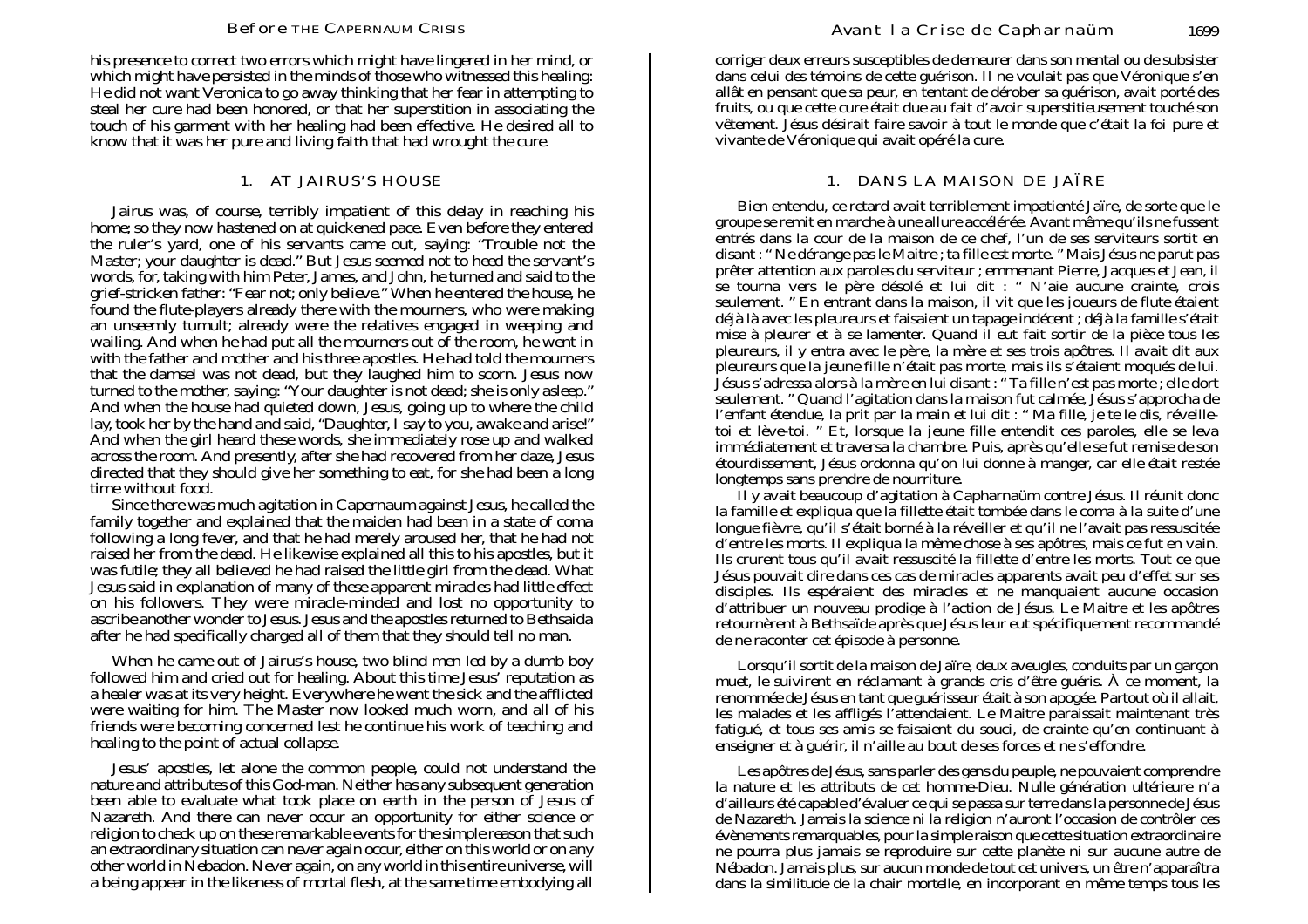the attributes of creative energy combined with spiritual endowments which transcend time and most other material limitations.

Never before Jesus was on earth, nor since, has it been possible so directly and graphically to secure the results attendant upon the strong and living faith of mortal men and women. To repeat these phenomena, we would have to go into the immediate presence of Michael, the Creator, and find him as he was in those days—the Son of Man. Likewise, today, while his absence prevents such material manifestations, you should refrain from placing any sort of limitation on the possible exhibition of his *spiritual power.* Though the Master is absent as a material being, he is present as a spiritual influence in the hearts of men. By going away from the world, Jesus made it possible for his spirit to live alongside that of his Father which indwells the minds of all mankind.

## 2. FEEDING THE FIVE THOUSAND

Jesus continued to teach the people by day while he instructed the apostles and evangelists at night. On Friday he declared a furlough of one week that all his followers might go home or to their friends for a few days before preparing to go up to Jerusalem for the Passover. But more than one half of his disciples refused to leave him, and the multitude was daily increasing in size, so much so that David Zebedee desired to establish a new encampment, but Jesus refused consent. The Master had so little rest over the Sabbath that on Sunday morning, March 27, he sought to get away from the people. Some of the evangelists were left to talk to the multitude while Jesus and the twelve planned to escape, unnoticed, to the opposite shore of the lake, where they proposed to obtain much needed rest in a beautiful park south of Bethsaida-Julias. This region was a favorite resorting place for Capernaum folks; they were all familiar with these parks on the eastern shore.

But the people would not have it so. They saw the direction taken by Jesus' boat, and hiring every craft available, they started out in pursuit. Those who could not obtain boats fared forth on foot to walk around the upper end of the lake.

By late afternoon more than a thousand persons had located the Master in one of the parks, and he spoke to them briefly, being followed by Peter. Many of these people had brought food with them, and after eating the evening meal, they gathered about in small groups while Jesus' apostles and disciples taught them.

Monday afternoon the multitude had increased to more than three thousand. And still—way into the evening—the people continued to flock in, bringing all manner of sick folks with them. Hundreds of interested persons had made their plans to stop over at Capernaum to see and hear Jesus on their way to the Passover, and they simply refused to be disappointed. By Wednesday noon about five thousand men, women, and children were assembled here in this park to the south of Bethsaida-Julias. The weather was pleasant, it being near the end of the rainy season in this locality.

Philip had provided a three days' supply of food for Jesus and the twelve, which was in the custody of the Mark lad, their boy of all chores. By afternoon of this, the third day for almost half of this multitude, the food the people had brought with them was nearly exhausted. David Zebedee had no tented attributs de l'énergie créatrice conjugués avec les dons spirituels qui transcendent le temps et la plupart des autres limitations matérielles.

Jamais avant que Jésus n'ait séjourné sur terre, et jamais depuis lors, il n'a été possible d'obtenir d'une manière aussi directe et évidente les résultats accompagnant la foi solide et vivante des mortels des deux sexes. Pour répéter ces phénomènes, il nous faudrait retourner en présence immédiate de Micaël, le Créateur, et le trouver tel qu'il était à cette époque—le Fils de l'Homme. De même, aujourd'hui, alors que son absence empêche de telles manifestations matérielles, il faut s'abstenir de limiter en quoi que ce soit la démonstration possible de son *pouvoir spirituel.* Bien que le Maitre soit absent en tant qu'être matériel, il est présent dans le coeur des hommes en tant qu'influence spirituelle. En quittant ce monde, Jésus a permis à son esprit de vivre aux côtés de celui de son Père, qui habite le mental de tout homme.

### 2. LE RAVITAILLEMENT DES CINQ-MILLE

Jésus continua à enseigner le peuple durant la journée et à instruire les apôtres et les évangélistes dans la soirée. Le vendredi, il ordonna une semaine de congé pour permettre à tous ses disciples d'aller passer quelques jours chez eux ou chez leurs amis avant de se préparer à monter à Jérusalem pour la Pâque. Mais plus de la moitié de ses disciples refusèrent de le quitter, et la foule s'accrut chaque jour au point que David Zébédée voulut établir un nouveau campement, mais Jésus refusa d'y consentir. Le Maitre avait eu si peu de repos durant le sabbat que, le dimanche matin 27 mars, il chercha à s'éloigner de la foule. Quelques évangélistes furent laissés en arrière pour parler à la multitude, tandis que Jésus et les douze projetaient de s'échapper sans être aperçus et d'aller sur la rive opposée du lac, où ils pensaient trouver, dans un magnifique parc au sud de Bethsaïde-Julias, le répit dont ils avaient tant besoin. La région était un lieu de promenade favori pour les habitants de Capharnaüm, qui connaissaient bien ces parcs de la rive orientale.

Mais la foule ne l'entendit pas ainsi. Les intéressés virent la direction que prenait le bateau de Jésus, louèrent toutes les barques disponibles et se lancèrent à sa poursuite. Ceux qui ne purent trouver de bateau partirent à pied en contournant l'extrémité nord du lac.

Tard dans l'après-midi, plus de mille personnes avaient repéré le Maitre dans l'un des parcs. Il leur parla brièvement et Pierre le relaya. Beaucoup de ces gens avaient apporté de la nourriture. Ils prirent leur repas du soir, puis s'assemblèrent par petits groupes tandis que les apôtres et les disciples de Jésus les enseignaient.

Le lundi après-midi, la multitude s'était accrue. Elle comptait maintenant plus de trois-mille personnes et pourtant—tard dans la soirée—il continuait d'en arriver qui amenaient avec elles toutes sortes de malades. Des centaines de personnes intéressées avaient établi leurs plans pour s'arrêter à Capharnaüm afin de voir et d'entendre Jésus en cours de route en se rendant à la Pâque. Et ils ne voulaient à aucun prix être déçus. Le mercredi à midi, près de cinq-mille hommes, femmes et enfants s'étaient rassemblés là dans ce parc au sud de Bethsaïde-Julias. Le temps était agréable, car la fin de la saison des pluies approchait dans cette région.

Philippe s'était procuré des provisions pour nourrir Jésus et les douze pendant trois jours ; il en avait confié la garde au jeune Marc, leur factotum. Cet après-midi était la troisième journée de présence pour la moitié de la foule, et les provisions de bouche que les gens avaient apportées étaient presque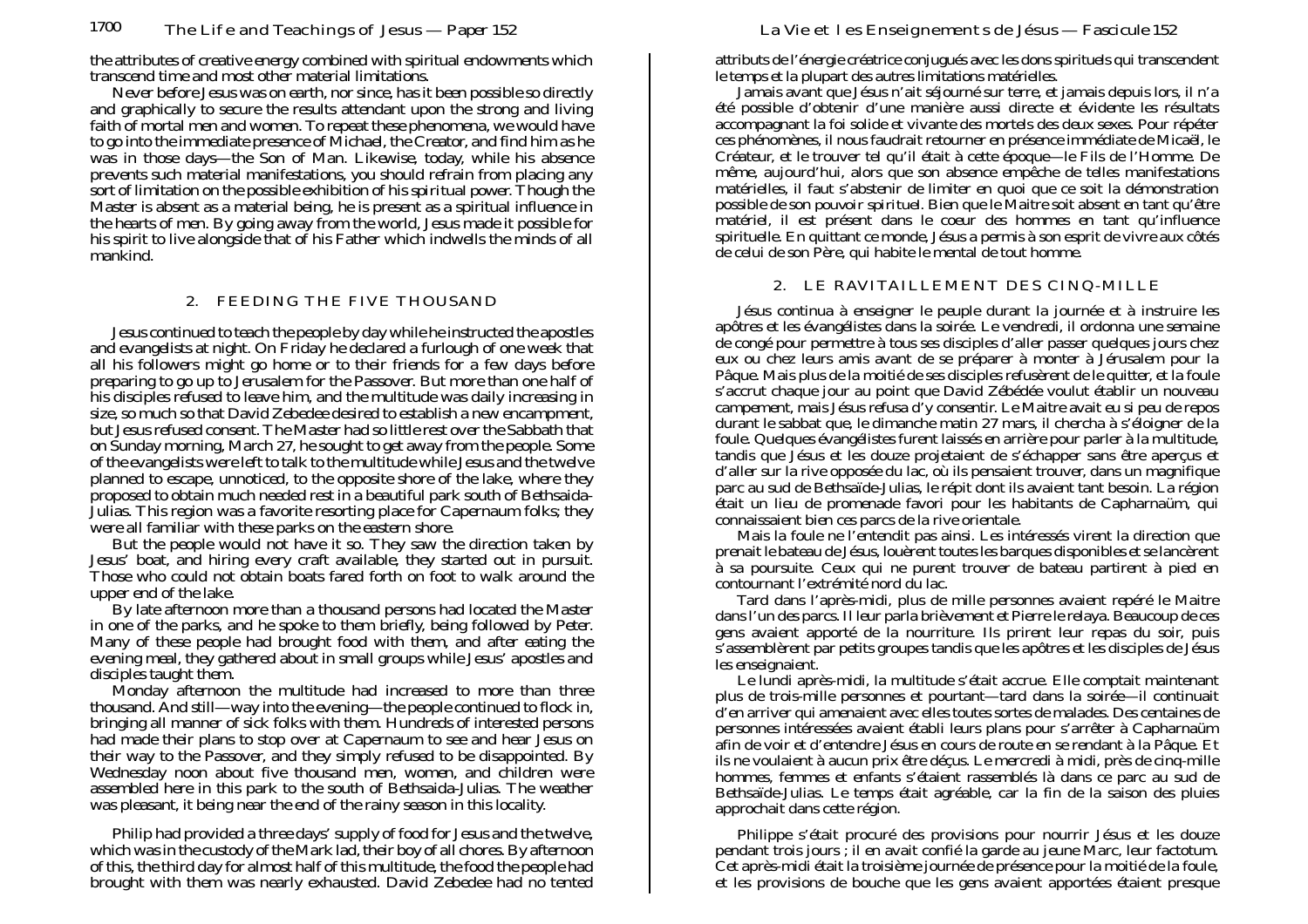### Before THE CAPERNAUM

city here to feed and accommodate the crowds. Neither had Philip made food provision for such a multitude. But the people, even though they were hungry, would not go away. It was being quietly whispered about that Jesus, desiring to avoid trouble with both Herod and the Jerusalem leaders, had chosen this quiet spot outside the jurisdiction of all his enemies as the proper place to be crowned king. The enthusiasm of the people was rising every hour. Not a word was said to Jesus, though, of course, he knew all that was going on. Even the twelve apostles were still tainted with such notions, and especially the younger evangelists. The apostles who favored this attempt to proclaim Jesus king were Peter, John, Simon Zelotes, and Judas Iscariot. Those opposing the plan were Andrew, James, Nathaniel, and Thomas. Matthew, Philip, and the Alpheus twins were noncommittal. The ringleader of this plot to make him king was Joab, one of the young evangelists.

This was the stage setting about five o'clock on Wednesday afternoon, when Jesus asked James Alpheus to summon Andrew and Philip. Said Jesus: "What shall we do with the multitude? They have been with us now three days, and many of them are hungry. They have no food." Philip and Andrew exchanged glances, and then Philip answered: "Master, you should send these people away so that they may go to the villages around about and buy themselves food." And Andrew, fearing the materialization of the king plot, quickly joined with Philip, saying: "Yes, Master, I think it best that you dismiss the multitude so that they may go their way and buy food while you secure rest for a season." By this time others of the twelve had joined the conference. Then said Jesus: "But I do not desire to send them away hungry; can you not feed them?" This was too much for Philip, and he spoke right up: "Master, in this country place where can we buy bread for this multitude? Two hundred denarii worth would not be enough for lunch."

Before the apostles had an opportunity to express themselves, Jesus turned to Andrew and Philip, saying: 'I do not want to send these people away. Here they are, like sheep without a shepherd. I would like to feed them. What food have we with us?" While Philip was conversing with Matthew and Judas, Andrew sought out the Mark lad to ascertain how much was left of their store of provisions. He returned to Jesus, saying: "The lad has left only five barley loaves and two dried fishes"—and Peter promptly added, "We have yet to eat this evening."

For a moment Jesus stood in silence. There was a faraway look in his eyes. The apostles said nothing. Jesus turned suddenly to Andrew and said, "Bring me the loaves and fishes." And when Andrew had brought the basket to Jesus, the Master said: "Direct the people to sit down on the grass in companies of one hundred and appoint a leader over each group while you bring all of the evangelists here with us."

Jesus took up the loaves in his hands, and after he had given thanks, he broke the bread and gave to his apostles, who passed it on to their associates, who in turn carried it to the multitude. Jesus in like manner broke and distributed the fishes. And this multitude did eat and were filled. And when they had finished eating, Jesus said to the disciples: "Gather up the broken pieces that remain over so that nothing will be lost." And when they had finished gathering up the fragments, they had twelve basketfuls. They who ate of this extraordinary feast numbered about five thousand men, women, and children.

épuisées. David Zébédée n'avait pas ici de ville de toile pour loger et nourrir les foules. Philippe n'avait pas non plus fait de provisions pour une si grande multitude. Mais, bien que les gens eussent faim, ils ne voulaient pas s'en aller. On chuchotait que Jésus, désireux d'éviter les difficultés à la fois avec Hérode et avec les dirigeants de Jérusalem, avait choisi ce lieu hors de la juridiction de ses ennemis comme endroit convenable pour être couronné roi. L'enthousiasme de la foule croissait d'heure en heure. On ne disait rien à Jésus, mais, bien entendu, il savait tout ce qui se passait. Même les douze apôtres, et spécialement les jeunes évangélistes, avaient les idées faussées par de telles notions. Les apôtres qui favorisaient cette tentative pour proclamer Jésus roi étaient Pierre, Jean, Simon Zélotès et Judas Iscariot. Ceux qui s'opposaient au plan étaient André, Jacques, Nathanael et Thomas. Matthieu, Philippe et les jumeaux Alphée étaient neutres. Le meneur du complot pour couronner Jésus était Joab, l'un des jeunes évangélistes.

Telle était la situation, le mercredi après-midi vers cinq heures, lorsque Jésus demanda à Jacques Alphée de convoquer André et Philippe. Jésus leur dit : " Qu'allons-nous faire de la multitude ? Ces gens sont avec nous depuis trois jours, et beaucoup d'entre eux ont faim. Ils n'ont pas de vivres. " Philippe et André échangèrent un coup d'oeil, puis Philippe répondit : " Maitre, tu devrais les renvoyer pour qu'ils aillent dans les villages des environs s'acheter de la nourriture. " André craignait que le complot pour instituer un roi ne prenne corps ; il appuya donc rapidement Philippe en disant : " Oui, Maitre, je crois qu'il vaut mieux que tu renvoies la foule afin qu'elle aille son chemin et achète des vivres pendant que tu prendras un peu de repos. " Pendant ce temps, d'autres apôtres parmi les douze s'étaient joints à l'entretien. Jésus dit alors : " Mais je ne désire pas les renvoyer affamés ; ne pouvez-vous les nourrir ? " C'en fut trop pour Philippe qui s'écria : " Maitre, ce lieu en pleine campagne est-il un endroit où nous pouvons acheter du pain pour cette foule ? Avec deux-cents deniers nous n'en aurions pas assez pour un repas. "

Avant que les autres apôtres n'aient eu la possibilité de s'exprimer, Jésus se tourna vers André et Philippe en disant : " Je ne veux pas renvoyer ces gens. Ils sont là telles des brebis sans berger, et je voudrais les nourrir. De quoi disposons-nous comme nourriture ? " Tandis que Philippe s'entretenait avec Matthieu et Judas, André chercha le jeune Marc pour vérifier ce qui restait de leurs provisions. Il revint vers Jésus en disant : " Il ne reste au garçon que cinq pains d'orge et deux poissons séchés " —et Pierre ajouta promptement : " Et il faut encore que nous mangions ce soir. "

Pendant un moment, Jésus resta silencieux. Il y avait dans ses yeux un regard lointain. Les apôtres ne disaient rien. Jésus se tourna soudain vers André et dit : " Apporte-moi les pains et les poissons. " Lorsqu'André lui eut apporté le panier, le Maitre dit : " Ordonne aux gens de s'assoir sur l'herbe par compagnies de cent, et de désigner un chef par groupe pendant que tu amènes tous les évangélistes auprès de nous. "

Jésus prit les pains dans ses mains et rendit grâces. Après quoi, il rompit le pain et en donna à ses apôtres, qui le passèrent aux évangélistes, lesquels à leur tour le portèrent à la multitude. Jésus rompit et distribua les poissons de la même manière. La multitude mangea et fut rassasiée et, lorsqu'elle eut fini de manger, Jésus dit aux disciples : " Ramassez les morceaux afin que rien ne se perde. " Quand ils eurent achevé de rassembler les morceaux, ils en avaient rempli douze paniers. Environ cinq-mille hommes, femmes et enfants participèrent à ce repas extraordinaire.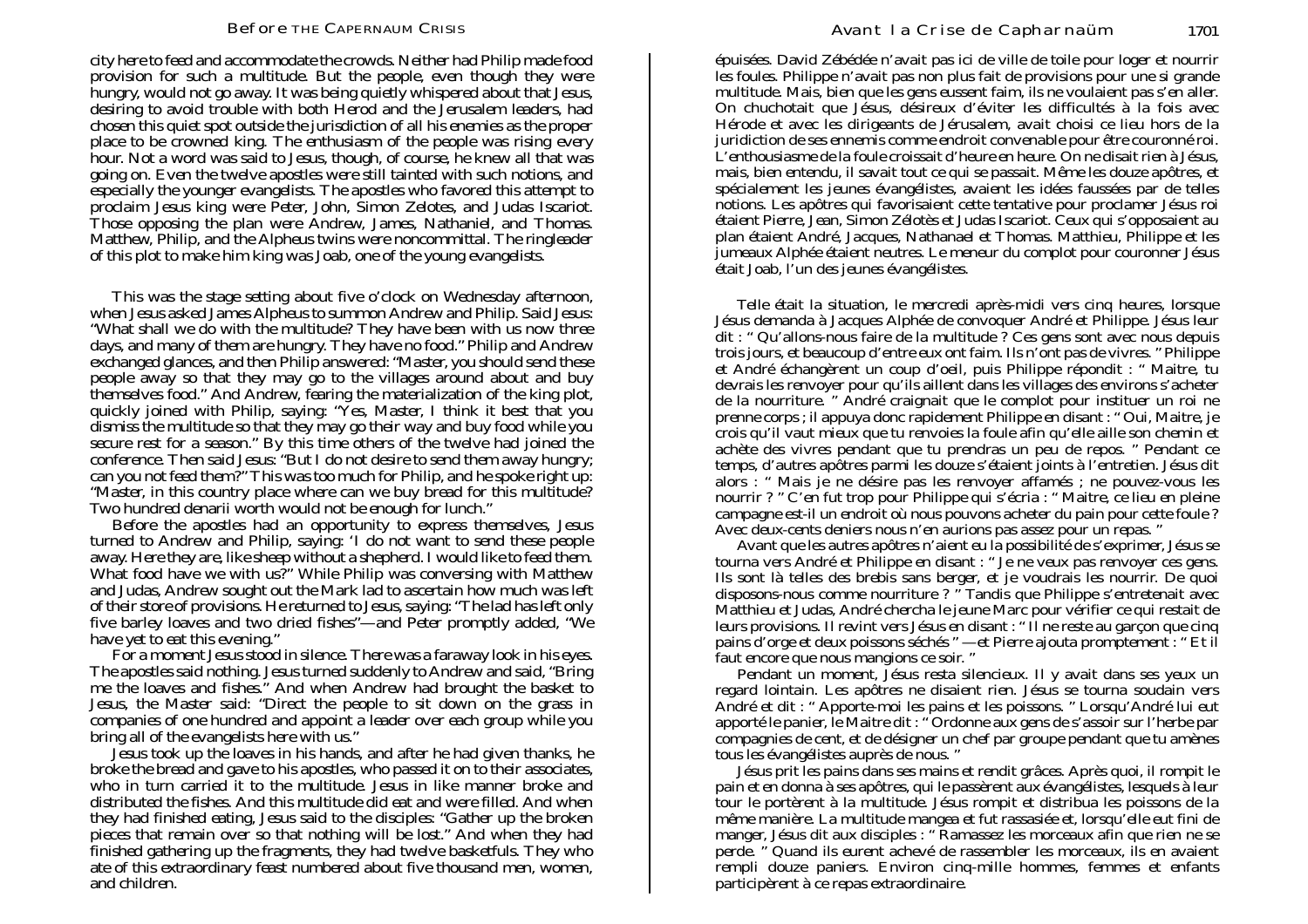And this is the first and only nature miracle which Jesus performed as a result of his conscious preplanning. It is true that his disciples were disposed to call many things miracles which were not, but this was a genuine supernatural ministration. In this case, so we were taught, Michael multiplied food elements as he always does except for the elimination of the time factor and the visible life channel.

## 3. THE KING-MAKING EPISODE

The feeding of the five thousand by supernatural energy was another of those cases where human pity plus creative power equaled that which happened. Now that the multitude had been fed to the full, and since Jesus' fame was then and there augmented by this stupendous wonder, the project to seize the Master and proclaim him king required no further personal direction. The idea seemed to spread through the crowd like a contagion. The reaction of the multitude to this sudden and spectacular supplying of their physical needs was profound and overwhelming. For a long time the Jews had been taught that the Messiah, the son of David, when he should come, would cause the land again to flow with milk and honey, and that the bread of life would be bestowed upon them as manna from heaven was supposed to have fallen upon their forefathers in the wilderness. And was not all of this expectation now fulfilled right before their eyes? When this hungry, undernourished multitude had finished gorging itself with the wonder-food, there was but one unanimous reaction: "Here is our king." The wonder- working deliverer of Israel had come. In the eyes of these simple-minded people the power to feed carried with it the right to rule. No wonder, then, that the multitude, when it had finished feasting, rose as one man and shouted, "Make him king!"

This mighty shout enthused Peter and those of the apostles who still retained the hope of seeing Jesus assert his right to rule. But these false hopes were not to live for long. This mighty shout of the multitude had hardly ceased to reverberate from the near-by rocks when Jesus stepped upon a huge stone and, lifting up his right hand to command their attention, said: "My children, you mean well, but you are shortsighted and material-minded." There was a brief pause; this stalwart Galilean was there majestically posed in the enchanting glow of that eastern twilight. Every inch he looked a king as he continued to speak to this breathless multitude: "You would make me king, not because your souls have been lighted with a great truth, but because your stomachs have been filled with bread. How many times have I told you that my kingdom is not of this world? This kingdom of heaven which we proclaim is a spiritual brotherhood, and no man rules over it seated upon a material throne. My Father in heaven is the all-wise and the all-powerful Ruler over this spiritual brotherhood of the sons of God on earth. Have I so failed in revealing to you the Father of spirits that you would make a king of his Son in the flesh! Now all of you go hence to your own homes. If you must have a king, let the Father of lights be enthroned in the heart of each of you as the spirit Ruler of all things."

These words of Jesus sent the multitude away stunned and disheartened. Many who had believed in him turned back and followed him no more from that day. The apostles were speechless; they stood in silence gathered about the twelve baskets of the fragments of food; only the chore boy, the Mark

Ce fut le premier et unique miracle de la nature que Jésus accomplit après l'avoir sciemment projeté. Il est vrai que ses disciples avaient tendance à qualifier de miracles des phénomènes qui n'en étaient pas, mais, en l'espèce, il s'agissait bien d'un authentique ministère surnaturel. D'après ce qui nous a été dit, Micaël multiplia les éléments nutritifs comme il le fait toujours, sauf qu'en l'occurrence, il élimina le facteur temps et le processus vital physiquement observable.

## 3. L'ÉPISODE DE COURONNEMENT

Le ravitaillement des cinq-mille au moyen de l'énergie surnaturelle fut un autre de ces cas où l'évènement représentait la pitié humaine alliée au pouvoir créateur. Maintenant que la foule avait été rassasiée, et du fait que la renommée de Jésus avait été accrue séance tenante par ce prodigieux miracle, le projet de s'emparer du Maitre et de le proclamer roi n'avait plus besoin des directives de personne. L'idée parut se répandre dans la foule comme une contagion. La réaction de la foule à cette satisfaction soudaine et spectaculaire de ses besoins physiques fut profonde et irrésistible. Depuis longtemps, on avait enseigné aux Juifs qu'à son avènement, le Messie, le fils de David, ferait de nouveau couler le lait et le miel dans le pays, et que le pain de vie leur serait offert, comme la manne du ciel était jadis censément tombée sur leurs ancêtres dans le désert. Cette espérance ne venait-elle pas de se réaliser sous leurs yeux ? Quand cette foule affamée et sous-alimentée eut fini de se gorger de la nourriture miraculeuse, sa réaction fut unanime : " Voilà notre roi. " Le libérateur d'Israël, auteur de prodiges, était venu. Aux yeux de ces gens simples, le pouvoir de nourrir entrainait le droit de régner. Il n'y a donc rien d'étonnant à ce que la multitude rassasiée se soit levée comme un seul homme et ait crié : " Faites-le roi ! "

Cette puissante clameur enthousiasma Pierre et ceux des apôtres qui conservaient encore l'espérance de voir Jésus affirmer son droit de régner. Leurs faux espoirs n'allaient pas subsister longtemps. À peine l'écho de la puissante clameur de la multitude avait-il fini de se répercuter sur les rochers voisins, que Jésus monta sur une énorme pierre, leva la main droite pour attirer l'attention et dit : " Mes enfants, vos intentions sont bonnes, mais vous avez la vue courte et votre pensée est matérielle. " Il y eut une brève interruption ; ce vaillant Galiléen se tenait là, majestueusement cambré dans la lumière enchanteresse de ce crépuscule oriental. Jusqu'au bout des ongles, il avait une allure de roi, tandis qu'il continuait à parler à la foule qui retenait son souffle : " Vous voudriez m'établir roi, non parce que vos âmes ont été éclairées par une grande vérité, mais parce que vos estomacs ont été remplis de pain. Combien de fois vous ai-je dit que mon royaume n'est pas de ce monde ? Le royaume des cieux que nous proclamons est une fraternité spirituelle, et nul homme ne peut le diriger d'un trône matériel. Mon Père qui est aux cieux est le Souverain infiniment sage et tout-puissant de cette fraternité spirituelle des fils de Dieu sur terre. Ai-je échoué dans ma révélation du Père des esprits au point que vous vouliez un roi de son Fils incarné ? Partez maintenant et rentrez chez vous. S'il vous faut un roi, que le Père des lumières siège sur un trône dans le coeur de chacun de vous en tant que Souverain spirituel de toutes choses. "

Ces paroles de Jésus renvoyèrent la foule abasourdie et découragée. Beaucoup de ceux qui avaient cru en lui firent volte-face et cessèrent dorénavant de le suivre. Les apôtres se tenaient cois, réunis silencieusement autour des douze paniers remplis des restes de nourriture ; seul le jeune Marc,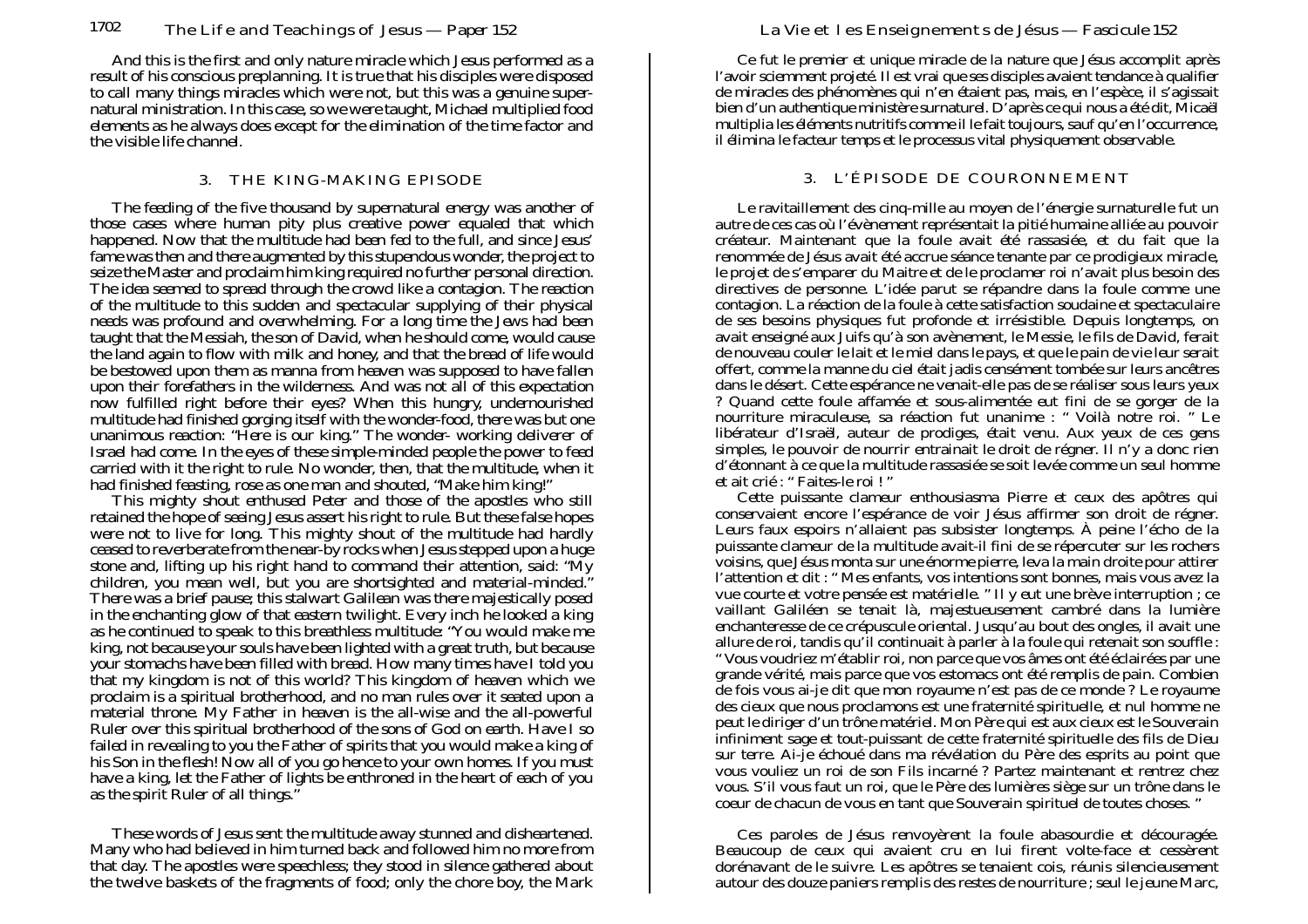## Before THE CAPERNAUM

lad, spoke, "And he refused to be our king." Jesus, before going off to be alone in the hills, turned to Andrew and said: "Take your brethren back to Zebedee's house and pray with them, especially for your brother, Simon Peter."

## 4. SIMON PETER'S NIGHT VISION

The apostles, without their Master—sent off by themselves—entered the boat and in silence began to row toward Bethsaida on the western shore of the lake. None of the twelve was so crushed and downcast as Simon Peter. Hardly a word was spoken; they were all thinking of the Master alone in the hills. Had he forsaken them? He had never before sent them all away and refused to go with them. What could all this mean?

Darkness descended upon them, for there had arisen a strong and contrary wind which made progress almost impossible. As the hours of darkness and hard rowing passed, Peter grew weary and fell into a deep sleep of exhaustion. Andrew and James put him to rest on the cushioned seat in the stern of the boat. While the other apostles toiled against the wind and the waves, Peter dreamed a dream; he saw a vision of Jesus coming to them walking on the sea. When the Master seemed to walk on by the boat, Peter cried out, "Save us, Master, save us." And those who were in the rear of the boat heard him say some of these words. As this apparition of the night season continued in Peter's mind, he dreamed that he heard Jesus say: "Be of good cheer; it is I; be not afraid." This was like the balm of Gilead to Peter's disturbed soul; it soothed his troubled spirit, so that (in his dream) he cried out to the Master: "Lord, if it really is you, bid me come and walk with you on the water." And when Peter started to walk upon the water, the boisterous waves frightened him, and as he was about to sink, he cried out, "Lord, save me!" And many of the twelve heard him utter this cry. Then Peter dreamed that Jesus came to the rescue and, stretching forth his hand, took hold and lifted him up, saying: "O, you of little faith, wherefore did you doubt?"

In connection with the latter part of his dream Peter arose from the seat whereon he slept and actually stepped overboard and into the water. And he awakened from his dream as Andrew, James, and John reached down and pulled him out of the sea.

To Peter this experience was always real. He sincerely believed that Jesus came to them that night. He only partially convinced John Mark, which explains why Mark left a portion of the story out of his narrative. Luke, the physician, who made careful search into these matters, concluded that the episode was a vision of Peter's and therefore refused to give place to this story in the preparation of his narrative.

## 5. BACK IN BETHSAIDA

Thursday morning, before daylight, they anchored their boat offshore near Zebedee's house and sought sleep until about noontime. Andrew was first up and, going for a walk by the sea, found Jesus, in company with their chore boy, sitting on a stone by the water's edge. Notwithstanding that many of the multitude and the young evangelists searched all night and much of the next day about the eastern hills for Jesus, shortly after midnight he and the Mark lad had started to walk around the lake and across the river, back to Bethsaida.

leur garçon à toutes mains, ouvrit la bouche pour dire : " Et il a refusé d'être notre roi. " Avant de partir seul dans les collines, Jésus se tourna vers André et dit : " Remmène tes frères à la maison de Zébédée et prie avec eux, spécialement pour ton frère Simon Pierre. "

### 4. LA VISION NOCTURNE DE SIMON PIERRE

Les apôtres sans leur Maitre—livrés à eux-mêmes—montèrent dans leur bateau et commencèrent à ramer silencieusement vers Bethsaïde, sur la rive occidentale du lac. Aucun des douze n'était aussi écrasé et abattu que Simon Pierre. Ils prononcèrent à peine quelques paroles ; ils pensaient tous au Maitre seul dans les collines. Les avait-il abandonnés ? Jamais auparavant il ne les avait tous renvoyés en refusant de les accompagner. Que pouvait signifier tout cela ?

L'obscurité les enveloppa bientôt, car un fort vent contraire s'était levé et il leur était presque impossible d'avancer. Tandis que les heures de nuit s'écoulaient à ramer péniblement, Pierre, épuisé, tomba dans un profond sommeil. André et Jacques l'étendirent sur le siège capitonné à l'arrière du bateau. Pendant que les autres apôtres peinaient contre le vent et les vagues, Pierre eut un rêve, une vision de Jésus s'approchant d'eux en marchant sur la mer. Quand le Maitre parut passer près du bateau, Pierre cria : " Sauve-nous, Maitre, sauve-nous. " Et ceux qui se trouvaient à l'arrière du bateau entendirent certaines de ces paroles. Tandis que cette apparition nocturne continuait dans le mental de Pierre, il rêva que Jésus disait : " Ayez bon courage ; c'est moi ; ne craignez point. " Cela fit l'effet d'un baume de Galaad sur l'âme agitée de Pierre ; cela calma son esprit troublé, de sorte que (dans son rêve) il cria au Maitre : " Seigneur, si c'est bien toi, ordonne-moi de venir et de marcher avec toi sur les eaux. " Et, quand Pierre se mit à marcher sur l'eau, les vagues tumultueuses l'effrayèrent, et il allait sombrer lorsqu'il cria : " Seigneur, sauve-moi ! " La plupart des douze l'entendirent pousser ce cri. Pierre rêva ensuite que Jésus venait à son secours, le prenait par la main et le soulevait en disant : " O homme de peu de foi, pourquoi as-tu douté ? "

En liaison avec la dernière partie de son rêve, Pierre se leva véritablement du banc où il dormait, passa par-dessus bord et tomba réellement à l'eau. Il se réveilla de son rêve tandis qu'André, Jacques et Jean se penchaient sur le bastingage et le retiraient de la mer.

Pierre considéra toujours cet épisode comme réel. Il crut sincèrement que Jésus était venu vers eux cette nuit-là. Il ne réussit que partiellement à convaincre Jean Marc, ce qui explique pourquoi celui-ci élimina de son récit une partie de l'histoire. Quant à Luc, le médecin, il fit des recherches approfondies sur le sujet et conclut que l'épisode était une simple vision de Pierre ; en conséquence, il refusa d'incorporer cette histoire lorsqu'il prépara son récit.

### 5. DE RETOUR À BETHSAÏDE

Le jeudi avant le lever du jour, ils ancrèrent leur bateau près de la maison de Zébédée, puis dormirent jusqu'à midi. André fut le premier à se lever. Il se promena sur le rivage et trouva Jésus, en compagnie de leur factotum, assis sur une pierre au bord de l'eau. Beaucoup de gens et de jeunes évangélistes avaient passé toute la nuit et une grande partie du lendemain à chercher Jésus dans les collines de la rive orientale. Mais Jésus, accompagné du jeune Marc, était parti à pied peu après minuit pour contourner le lac, traverser le fleuve et revenir à Bethsaïde.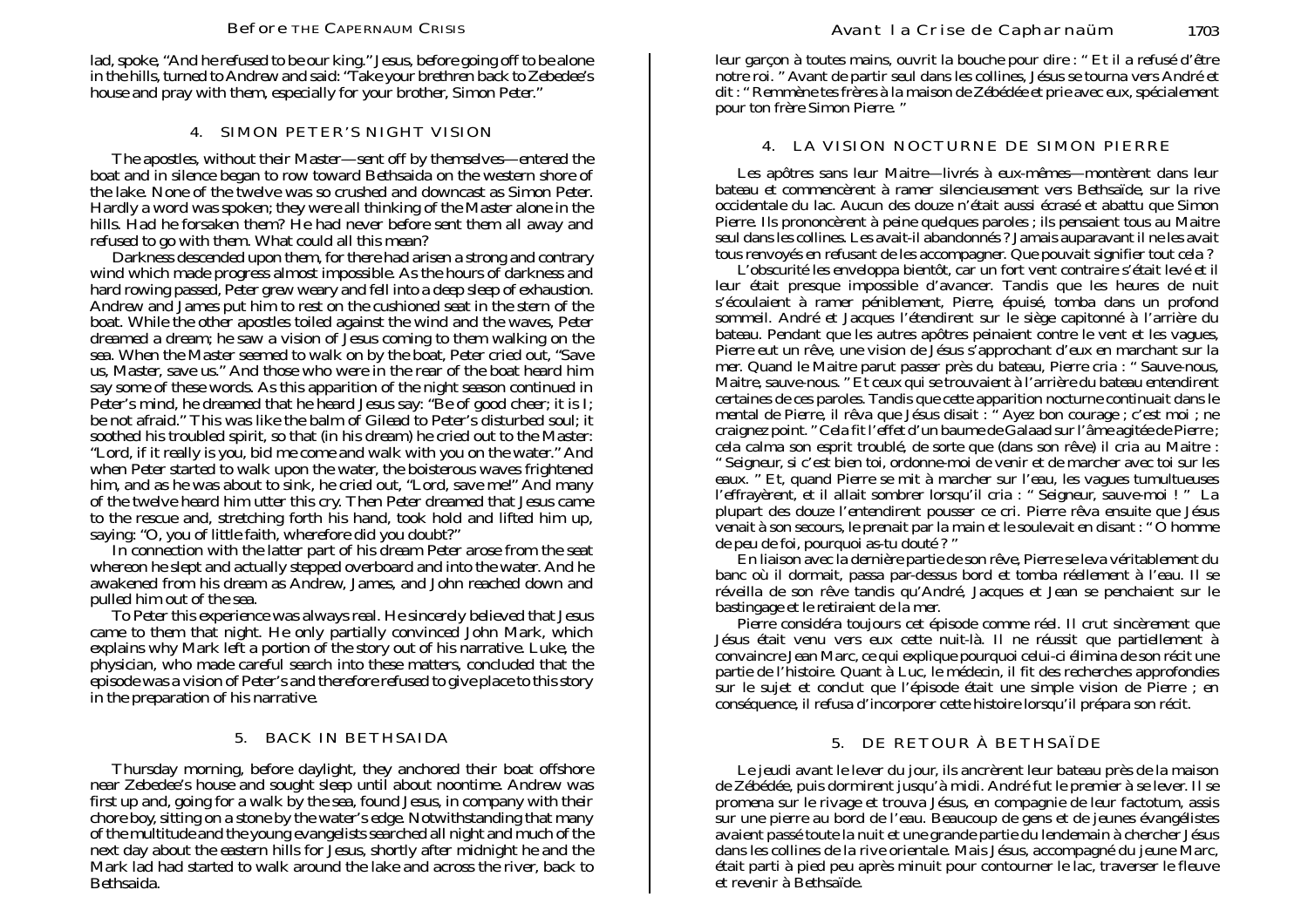Of the five thousand who were miraculously fed, and who, when their stomachs were full and their hearts empty, would have made him king, only about five hundred persisted in following after him. But before these received word that he was back in Bethsaida, Jesus asked Andrew to assemble the twelve apostles and their associates, including the women, saying, "I desire to speak with them." And when all were ready, Jesus said:

"How long shall I bear with you? Are you all slow of spiritual comprehension and deficient in living faith? All these months have I taught you the truths of the kingdom, and yet are you dominated by material motives instead of spiritual consideration. Have you not even read in the Scriptures where Moses exhorted the unbelieving children of Israel, saying: 'Fear not, stand still and see the salvation of the Lord'? Said the singer: 'Put your trust in the Lord.' 'Be patient, wait upon the Lord and be of good courage. He shall strengthen your heart.' 'Cast your burden on the Lord, and he shall sustain you. Trust him at all times and pour out your heart to him, for God is your refuge.' 'He who dwells in the secret place of the Most High shall abide under the shadow of the Almighty.' 'It is better to trust the Lord than to put confidence in human princes.'

"And now do you all see that the working of miracles and the performance of material wonders will not win souls for the spiritual kingdom? We fed the multitude, but it did not lead them to hunger for the bread of life neither to thirst for the waters of spiritual righteousness. When their hunger was satisfied, they sought not entrance into the kingdom of heaven but rather sought to proclaim the Son of Man king after the manner of the kings of this world, only that they might continue to eat bread without having to toil therefor. And all this, in which many of you did more or less participate, does nothing to reveal the heavenly Father or to advance his kingdom on earth. Have we not sufficient enemies among the religious leaders of the land without doing that which is likely to estrange also the civil rulers? I pray that the Father will anoint your eyes that you may see and open your ears that you may hear, to the end that you may have full faith in the gospel which I have taught you."

Jesus then announced that he wished to withdraw for a few days of rest with his apostles before they made ready to go up to Jerusalem for the Passover, and he forbade any of the disciples or the multitude to follow him. Accordingly they went by boat to the region of Gennesaret for two or three days of rest and sleep. Jesus was preparing for a great crisis of his life on earth, and he therefore spent much time in communion with the Father in heaven.

The news of the feeding of the five thousand and the attempt to make Jesus king aroused widespread curiosity and stirred up the fears of both the religious leaders and the civil rulers throughout all Galilee and Judea. While this great miracle did nothing to further the gospel of the kingdom in the souls of material-minded and halfhearted believers, it did serve the purpose of bringing to a head the miracle-seeking and king-craving proclivities of Jesus' immediate family of apostles and close disciples. This spectacular episode brought an end to the early era of teaching, training, and healing, thereby preparing the way for the inauguration of this last year of proclaiming the higher and more spiritual phases of the new gospel of the kingdom—divine sonship, spiritual liberty, and eternal salvation.

Parmi les cinq-mille qui avaient été miraculeusement nourris et qui, l'estomac plein et le coeur vide, voulaient faire de Jésus un roi, cinq-cents seulement persistèrent à le suivre. Avant que ces derniers n'eussent été informés de son retour à Bethsaïde, Jésus pria André de réunir les douze apôtres et leurs associés, y compris les femmes, en lui disant : " Je voudrais leur parler. " Et, quand ils furent tous prêts, Jésus dit :

" Combien de temps vous supporterai-je ? Êtes-vous tous lents à comprendre par l'esprit et manquez-vous de foi vivante ? Durant tous ces mois, je vous ai enseigné les vérités du royaume, et malgré cela vous restez dominés par des mobiles matériels au lieu de l'être par des considérations spirituelles. N'avez-vous même pas lu dans les Écritures le passage où Moïse exhorte les enfants incroyants d'Israël en leur disant : 'Ne craignez pas, restez tranquilles et contemplez le salut du Seigneur.' Le psalmiste a dit : 'Mettez votre foi dans le Seigneur.' 'Soyez patients, attendez le Seigneur et ayez bon courage. Il fortifiera votre coeur.' 'Remettez votre fardeau au Seigneur et il vous soutiendra. Ayez toujours confiance en lui et épanchez votre coeur en lui, car Dieu est votre refuge.' 'Celui qui habite dans le lieu secret du Très-Haut demeurera à l'ombre du Tout-Puissant.' 'Mieux vaut avoir foi dans le Seigneur que de donner sa confiance à des princes humains.'

 Avez vous compris maintenant que l'accomplissement de miracles et de prodiges matériels ne gagnera pas d'âmes au royaume spirituel ? Nous avons nourri une foule de gens, mais, après cela, ils n'ont eu ni faim du pain de vie ni soif de l'eau de la droiture spirituelle. Quand leur faim a été assouvie, ils n'ont pas cherché à entrer dans le royaume des cieux, mais plutôt à proclamer la royauté du Fils de l'Homme à la manière des rois de ce monde, uniquement pour pouvoir continuer à manger du pain sans avoir à travailler pour le gagner. Et tout ceci, à quoi beaucoup de vous avez plus ou moins participé, ne contribue en rien à révéler le Père céleste ni à faire progresser son royaume sur terre. N'avons-nous donc pas assez d'ennemis parmi les chefs religieux du pays sans faire ce qui est propre à nous aliéner également les chefs civils ? Je prie le Père d'oindre vos yeux pour que vous puissiez voir, et d'ouvrir vos oreilles pour que vous puissiez entendre, afin que vous ayez pleinement foi dans l'évangile que je vous ai enseigné.

Jésus annonça ensuite qu'il voulait se retirer quelques jours et prendre du repos avec ses apôtres avant de monter à Jérusalem pour la Pâque, et il défendit à tous ses disciples et à la foule de le suivre. Jésus et les douze se rendirent donc par bateau dans la région de Gennésareth pour deux ou trois jours de repos et de sommeil. Jésus se préparait à une grande crise de sa vie terrestre et passa donc beaucoup de temps en communion avec son Père qui est aux cieux.

La nouvelle du ravitaillement des cinq-mille et de la tentative pour faire de Jésus un roi excita une vaste curiosité et aiguillonna les craintes des chefs civils et religieux dans toute la Galilée et la Judée. Ce grand miracle ne fit aucunement progresser l'évangile du royaume dans l'âme des croyants peu enthousiastes et orientés matériellement, mais il provoqua une crise dans la famille des apôtres et des proches disciples de Jésus, qui avaient tendance à rechercher des miracles et à désirer ardemment un roi. Cet épisode spectaculaire mit fin à la première période d'enseignement, d'éducation et de guérison, préparant ainsi la voie pour l'inauguration de la dernière année consacrée à proclamer les phases supérieures et plus spirituelles du nouvel évangile du royaume—la filiation divine, la liberté spirituelle et le salut éternel.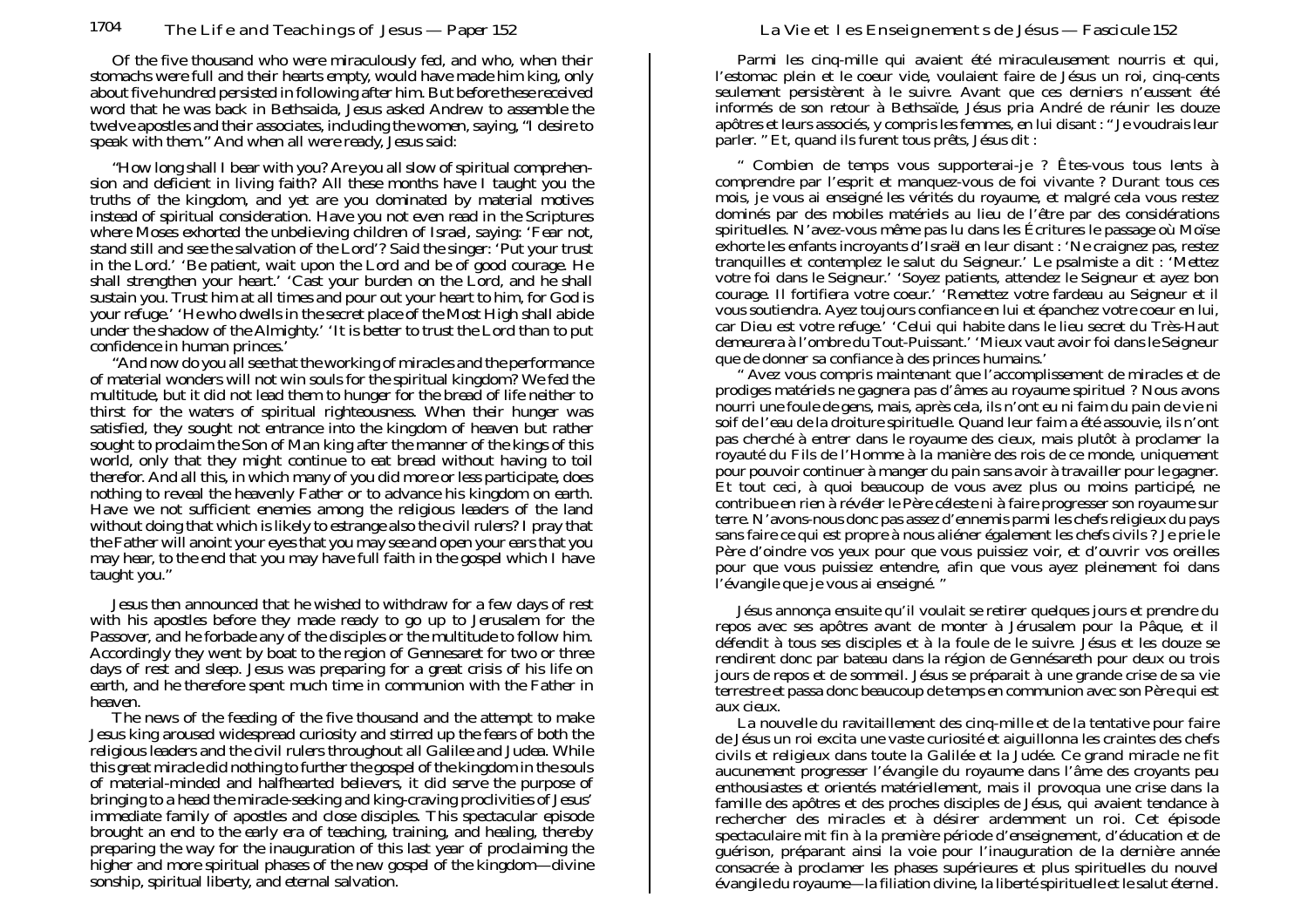## 6. AT GENNESARET

While resting at the home of a wealthy believer in the Gennesaret region, Jesus held informal conferences with the twelve every afternoon. The ambassadors of the kingdom were a serious, sober, and chastened group of disillusioned men. But even after all that had happened, and as subsequent events disclosed, these twelve men were not yet fully delivered from their inbred and long-cherished notions about the coming of the Jewish Messiah. Events of the preceding few weeks had moved too swiftly for these astonished fishermen to grasp their full significance. It requires time for men and women to effect radical and extensive changes in their basic and fundamental concepts of social conduct, philosophic attitudes, and religious convictions.

While Jesus and the twelve were resting at Gennesaret, the multitudes dispersed, some going to their homes, others going on up to Jerusalem for the Passover. In less than one month's time the enthusiastic and open followers of Jesus, who numbered more than fifty thousand in Galilee alone, shrank to less than five hundred. Jesus desired to give his apostles such an experience with the fickleness of popular acclaim that they would not be tempted to rely on such manifestations of transient religious hysteria after he should leave them alone in the work of the kingdom, but he was only partially successful in this effort.

The second night of their sojourn at Gennesaret the Master again told the apostles the parable of the sower and added these words: "You see, my children, the appeal to human feelings is transitory and utterly disappointing; the exclusive appeal to the intellect of man is likewise empty and barren; it is only by making your appeal to the spirit which lives within the human mind that you can hope to achieve lasting success and accomplish those marvelous transformations of human character that are presently shown in the abundant yielding of the genuine fruits of the spirit in the daily lives of all who are thus delivered from the darkness of doubt by the birth of the spirit into the light of faith—the kingdom of heaven."

Jesus taught the appeal to the emotions as the technique of arresting and focusing the intellectual attention. He designated the mind thus aroused and quickened as the gateway to the soul, where there resides that spiritual nature of man which must recognize truth and respond to the spiritual appeal of the gospel in order to afford the permanent results of true character transformations.

Jesus thus endeavored to prepare the apostles for the impending shock the crisis in the public attitude toward him which was only a few days distant. He explained to the twelve that the religious rulers of Jerusalem would conspire with Herod Antipas to effect their destruction. The twelve began to realize more fully (though not finally) that Jesus was not going to sit on David's throne. They saw more fully that spiritual truth was not to be advanced by material wonders. They began to realize that the feeding of the five thousand and the popular movement to make Jesus king was the apex of the miracleseeking, wonder-working expectance of the people and the height of Jesus' acclaim by the populace. They vaguely discerned and dimly foresaw the approaching times of spiritual sifting and cruel adversity. These twelve men were

## 6. À GÉNÉSARETH

Pendant qu'il se reposait chez un riche croyant de la région de Gennésareth, Jésus tint, chaque après-midi, des réunions sans formalités avec les douze apôtres. Ces ambassadeurs du royaume formaient un groupe sérieux, calme et assagi d'hommes désillusionnés. Même après tout ce qui était arrivé, les évènements ultérieurs révélèrent que ces douze hommes n'étaient pas encore complètement délivrés de leurs notions anciennes et longtemps chéries sur la venue du Messie juif. Les évènements des quelques semaines précédentes s'étaient déroulés trop rapidement pour que ces pêcheurs étonnés aient pu en saisir pleinement la signification. Il faut du temps aux hommes et aux femmes pour effectuer des changements importants et radicaux dans leurs conceptions fondamentales sur la conduite sociale, sur les attitudes philosophiques et sur les convictions religieuses.

Tandis que Jésus et les douze se reposaient à Gennésareth, la multitude se dispersa, les uns rentrant chez eux, les autres se rendant à Jérusalem pour la Pâque. En moins d'un mois, les disciples enthousiastes de Jésus, qui le suivaient ouvertement au nombre de plus de cinquante-mille dans la seule Galilée, se réduisirent à moins de cinq-cents. Jésus désirait faire subir à ses apôtres l'expérience de l'inconstance des acclamations populaires, afin qu'ils ne soient pas tentés de s'appuyer sur de telles manifestations temporaires d'hystérie religieuse après qu'il les aurait laissés oeuvrer seuls pour le royaume ; mais il ne réussit que partiellement dans son effort.

Le second soir de leur séjour à Gennésareth, le Maitre répéta aux apôtres la parabole du semeur et y ajouta ces paroles : " Vous voyez, mes enfants, que l'appel aux sentiments humains est transitoire et totalement décevant ; de même, l'appel exclusif à l'intellect est vide de sens et stérile ; c'est seulement en adressant votre appel à l'esprit qui vit dans le mental humain que vous pouvez espérer obtenir un succès durable et accomplir les merveilleuses transformations de caractère qui se traduiront bientôt par une abondante récolte des véritables fruits de l'esprit dans la vie quotidienne de tous ceux qui sont ainsi délivrés des ténèbres du doute par la naissance de l'esprit dans la lumière de la foi—dans le royaume des cieux. "

Jésus enseigna l'appel aux émotions en tant que technique pour arrêter et focaliser l'attention intellectuelle. Il qualifia le mental ainsi éveillé et vivifié de porte d'entrée vers l'âme où réside cette nature spirituelle de l'homme qui doit reconnaître la vérité et répondre à l'appel spirituel de l'évangile, pour procurer les résultats permanents des vraies transformations de caractère.

Jésus s'efforça ainsi de préparer les apôtres au choc imminent—la crise de l'attitude du public envers lui, qui allait éclater quelques jours plus tard. Il expliqua aux douze que les chefs religieux de Jérusalem conspireraient avec Hérode Antipas pour les détruire. Les douze commencèrent à comprendre plus pleinement (mais non définitivement) que Jésus ne siègerait pas sur le trône de David. Ils saisirent plus complètement que les prodiges matériels ne feraient pas progresser la vérité spirituelle. Ils commencèrent à réaliser que la nourriture miraculeuse des cinq-mille et le mouvement populaire pour faire de Jésus un roi marquaient l'apogée des espérances du peuple recherchant des miracles et attendant des prodiges, ainsi que le point culminant des acclamations de Jésus par la populace. Ils discernèrent vaguement et prévirent obscurément l'approche du